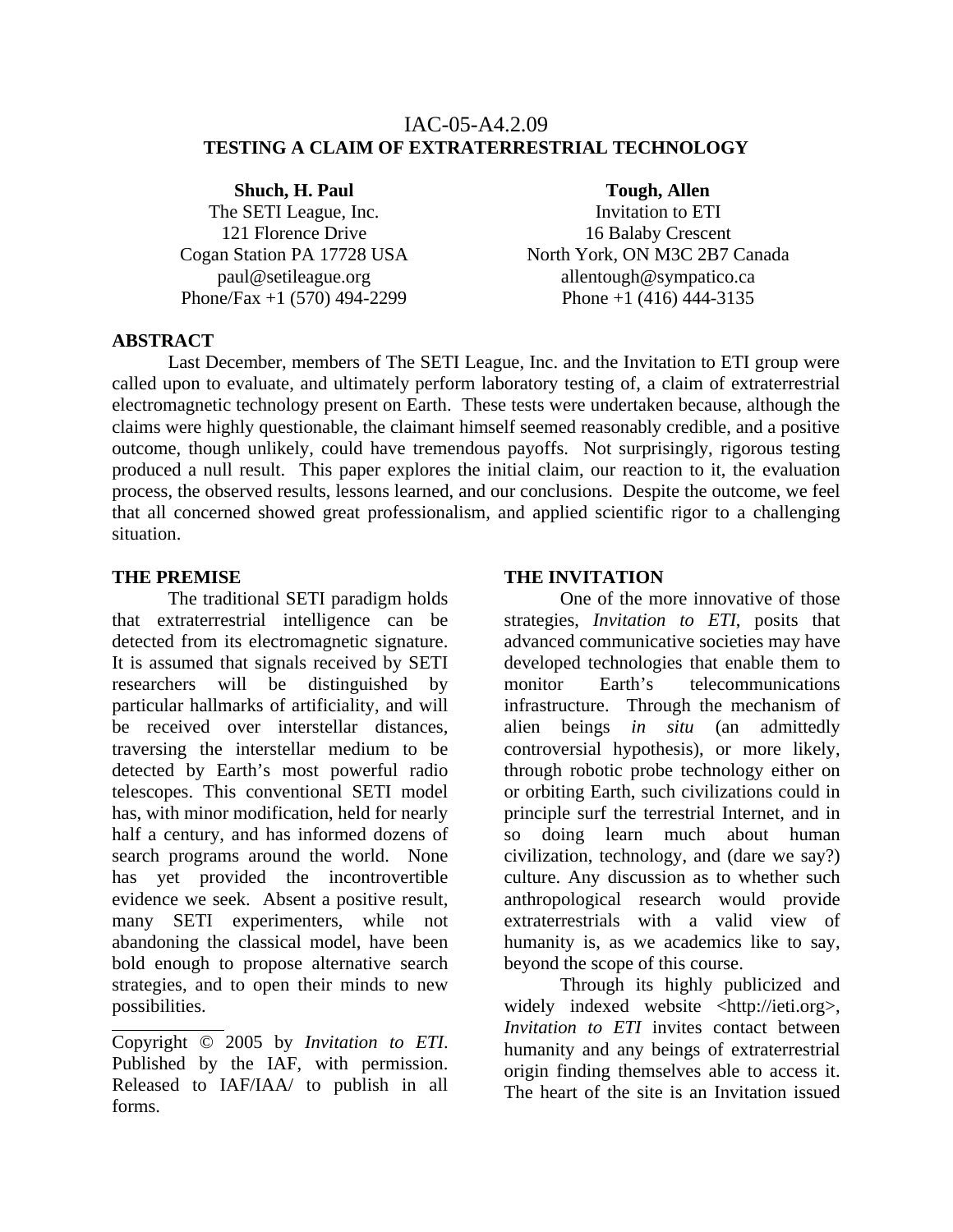by 100 scholars from disparate disciplines, including a broad cross-section of the contemporary arts, physical sciences, and social sciences. To date, the Invitation has proved just as successful as traditional microwave SETI: it has yet to uncover clear and convincing evidence of extraterrestrial intelligence.

## **THE CLAIM**

Which is not to say that no intelligent terrestrials have attempted to foil the system. Since the Invitation was launched in 1996, it has attracted roughly 75 responses, from correspondents claiming to be the beings we seek. Through simple and reliable methods which we will not delineate here (lest we stack the deck in favor of the next prankster), we have been able quickly and conclusively to unmask those humans who have attempted to fool those issuing the Invitation. There was, however, one claim that, though bizarre, was convincing and compelling enough to demand closer scrutiny, before it was ultimately dismissed. It is the testing of this claim with which the present paper deals.

On October 29, 2004, a man left a voicemail message in which he stated that he had "what the Invitation to ETI group is looking for" -- that is, evidence of extraterrestrial intelligence. The claimant (let us call him "Adam Adamson" to protect the inept) then emailed an assertion that, although he was most assuredly a human terrestrial, he was able to communicate with extraterrestrial beings via electromagnetic means, and was prepared to demonstrate this phenomenon under controlled conditions. A sustained dialog between Mr. Adamson and the authors convinced us that, although his claims were unlikely, the individual appeared intelligent, lucid, cooperative, and sincere. Satisfied that he was probably not a raving lunatic, we proceeded to arrange for dispassionate scrutiny of his claim, which if verifiable could significantly alter our worldview.

### **THE TESTS**

Among the members of the Invitation to ETI team is an industrialist who operates a successful electronics business in the US. His extensive commercial facilities include an Electromagnetic Interference (EMI) test chamber, a radiation-shielded room containing highly sensitive microwave monitoring instrumentation. The use of this facility was offered for the purposes of testing Mr. Adamson's claim. Any electromagnetic communications passing between Mr. Adamson and his alleged extraterrestrial communications partners would be clearly discernible on just such equipment. Mr. Adamson volunteered to present himself for such testing, and we readily agreed.

The tests took place on December 16, 2004 in New Jersey, USA. At noon, Adam Adamson presented and explained his claim (using a whiteboard) to the authors, our facility host, and two journalists, there to document the day's tests. We then gathered outside the large shielded room used for the actual tests. The subject's manner was amiable and cooperative; after all, our goal was to help Mr. Adamson prove his claim, not to make him nervous.

Mr. Adamson asserted that radio signals (somewhere in the range of 1MHz to 1GHz) were being emitted by a "probe" controlled by alien intelligence that was somehow associated with his person. While the claims are unusual to say the least, our host, an associate of the Invitation to ETI project and a SETI enthusiast, volunteered to conduct what tests he was able to with an open mind. He expressed concerns prior to the test that he would only be able to determine whether a signal was being emitted, and had no expertise whatsoever in determining whether it might be alien,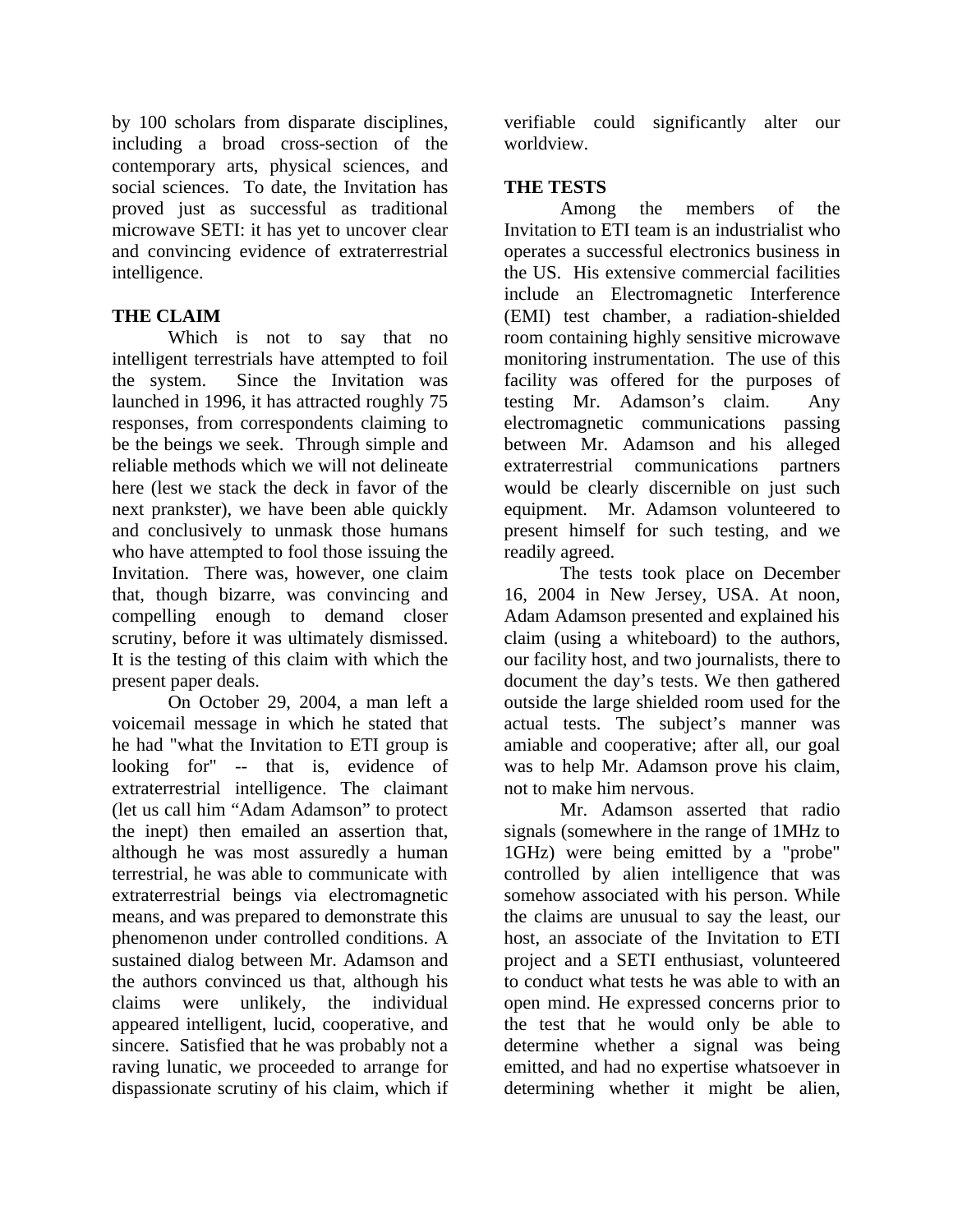fortuitous, fraudulent, or what. We agreed that it was worth performing the tests as a first step in any event.

Among its extensive equipment, the EMI test facility includes a Rhode and Schwartz (R&S) EMI test receiver, which is normally used to determine whether electronic equipment is compliant with various national regulations, e.g., FCC, CE, etc. Using the facility one can confirm the presence of incidental radiation, and a deliberate radiator would stand out spectacularly. We performed the following tests:

- 1. The R&S receiver was configured to sweep between 150KHz and 1GHz and plot signal amplitudes. We did two baseline tests, one with the door to the screen room open, and one with it closed. The facility is about 3KM from a powerful AM transmitter on 770KHz as well as other AM broadcast transmitters. With the door open, strong signals at AM broadcast frequencies were observed, and a large number of strong signals in the range of 30MHz to 1GHz were also observed. These latter signals were as much as 40dB above the receiver noise level. With the door closed, the AM leakage was greatly reduced, and no signals above 10 MHz were observed at all; the plot in this case was consonant with receiver noise.
- 2. Mr. Adamson then entered the screen room, the door was closed, and the sweep repeated. The sweep was identical to that without his presence: no signals at all were detected. It should be noted that the R&S receiver performs a slow sweep, so if a signal were present momentarily, it might well not be noted. Therefore, although it was clear that there was no continuous emitter in the room, there might be a sporadic source of RF. Accordingly:
- 3. We entered the room along with Mr. Adamson, and employed an Agilent signal analyzer to look for any possible signals. As this analyzer was physically in the screen room and produces EMI itself, we could not use it to look for low-level signals in the same manner as was done with the R&S receiver. Nonetheless, the Agilent analyzer sweeps orders of magnitude faster than does the R&S, so we used it with the same R&S measurement antenna to look for signals that might be stronger than the RF noise contributed by the analyzer. Sweeping over a range up to 2GHz produced nothing inconsistent with background.
- 4. Finally, we attached a "close field probe" to the analyzer and did a number of sweeps, both wide range 0 - 2GHz, and narrow, including a number with center frequencies and ranges suggested by Mr. Adamson. In no case was any signal found that was inconsistent with background noise. For a good portion of the test period, Mr. Adamson held the probe near areas that he thought might be emitting signals, with uniformly negative results. (With the close field probe the RF noise produced by the analyzer is negligible as the probe's range is only a centimeter or so.)
- 5. To assure all that the equipment and probe was functional, to explain the results to Mr. Adamson, and to get an idea of the magnitude of the signals involved, we tested the system by activating three different automobile key-tag remote control transmitters. The three keys immediately and unambiguously registered spikes on the analyzer/probe combination of about 40, 45, and 50dB above the noise. Note that these car keys, under normal circumstances, have a range of perhaps 10-20 meters.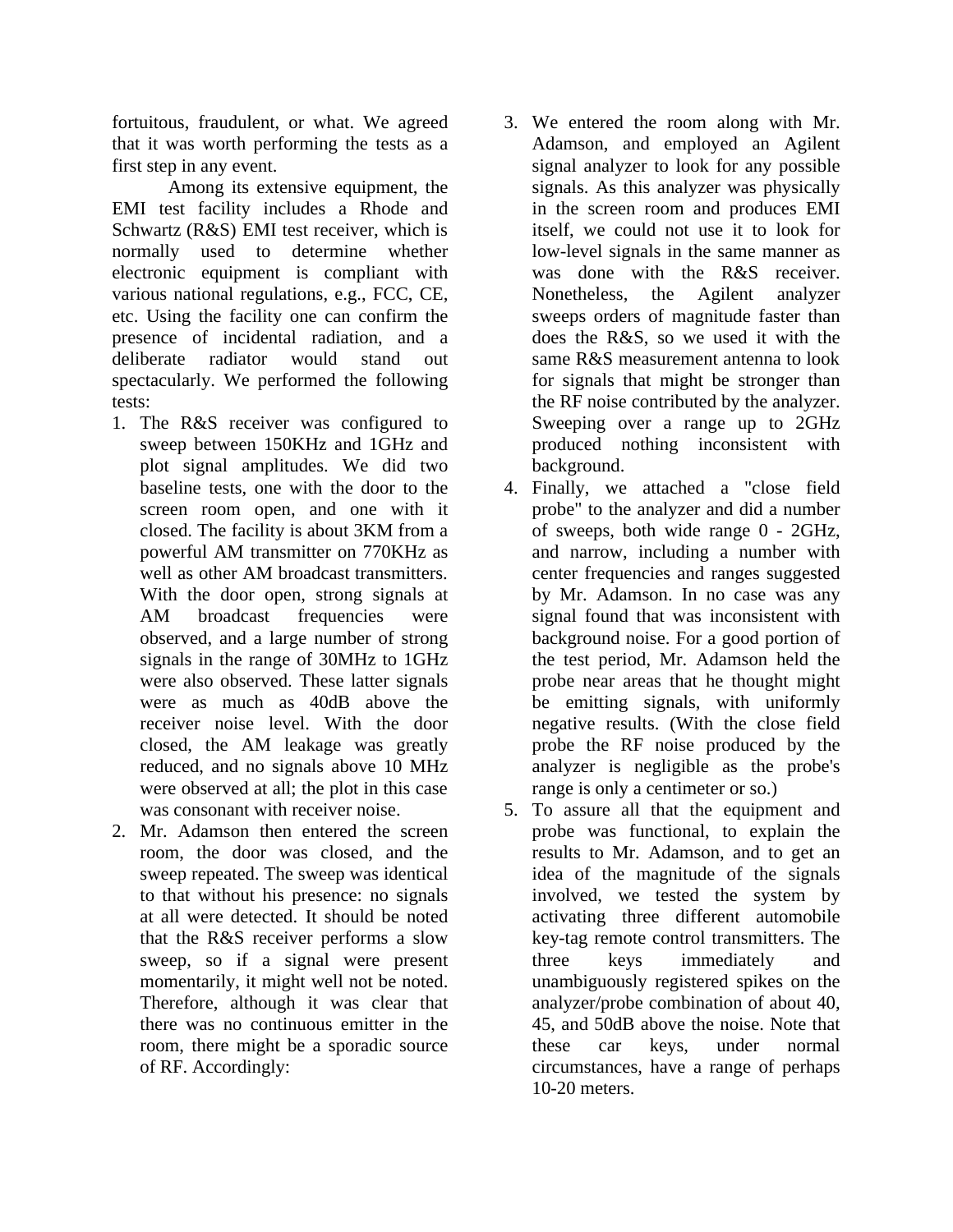### **THE RESULTS**

The owner and operator of the EMI test facility, himself an experienced engineer, offered the following report:

*Mr. Adamson and/or any associated probe was not radiating any discernible electromagnetic signal in the 1MHz-1GHz range.*

- 1. *No "noise signal" of any significant amplitude existed*. Given that an ordinary car key showed up to a 50dB signal, even a pure noise emitter, had one been present, would have easily increased the noise baseline and been immediately obvious.
- 2. *No pulse signal of any reasonable repetition rate existed*. Although such might have been missed on the R&S, the balance of the analysis spent sufficient time at all frequencies to have picked it up. (Car keys are pulsed emitters, in fact, and they showed up instantly.)
- 3. *No continuous signal of any significant amplitude existed*. If it had been present it would have been detected immediately by both analyzers.

The authors concur with these analyses. The test subject appeared intelligent, coherent and cooperative. He explained prior to the shield-room tests that ETI had chosen to disguise its communications signals so as to look like noise. In fact, during several different tests, nothing was observed that bore any statistical difference from thermal background plus internal equipment noise. During the alleged transmissions, nothing substantive was observed on the EMI test system or on the spectrum analyzer. The subject's explanation was that the transmissions did indeed look like noise, which is a bit reminiscent of the old joke about the Invisible Man: "of course you

can't see him. He's invisible, and that proves it!"

The subject pointed out several noise spikes and alleged they were "the signal." These were intermittent amplitude deviations, aperiodic, randomly distributed, and perhaps 10 dB out of the mean background noise. If we assume (as we have every reason to expect) that the system noise is Gaussian, then it appears (visually) that its standard deviation is on the order of 3 dB. One can compute that a 10 dB deviation from the mean in this case represents five standard deviations (considering that deciBels are a logarithmic scale). Such an outcome has a high probability of random occurrence. We have frequently seen 10 dB spikes in the noise every time we turn on spectrum analyzers of this type. Thus, the observed phenomena (if indeed any were observed) were 5-sigma events, not statistically significant as being distinguishable from noise.

In the absence of repeatability, those in the SETI community tend to set a more rigorous decision rule in determining significance. For example, the tantalizing Ohio State University "Wow!" event of 15 August 1977, though by no means conclusively identified as an extraterrestrial emission, was considered credible and worthy of further study in part because its amplitude exceeded the mean background noise by thirty (30!) standard deviations, a level with a vanishingly small probability of random occurrence.

The subject indicated that extensive further study and testing, lasting perhaps several months, would be required to "verify and analyze the signals." Considering the cost (several hundreds of dollars per hour) of renting and operating a commercial EMI test facility, such testing is beyond the resources of most SETI organizations. We are unwilling to commit *Invitation to ETI* or SETI League resources to further testing of